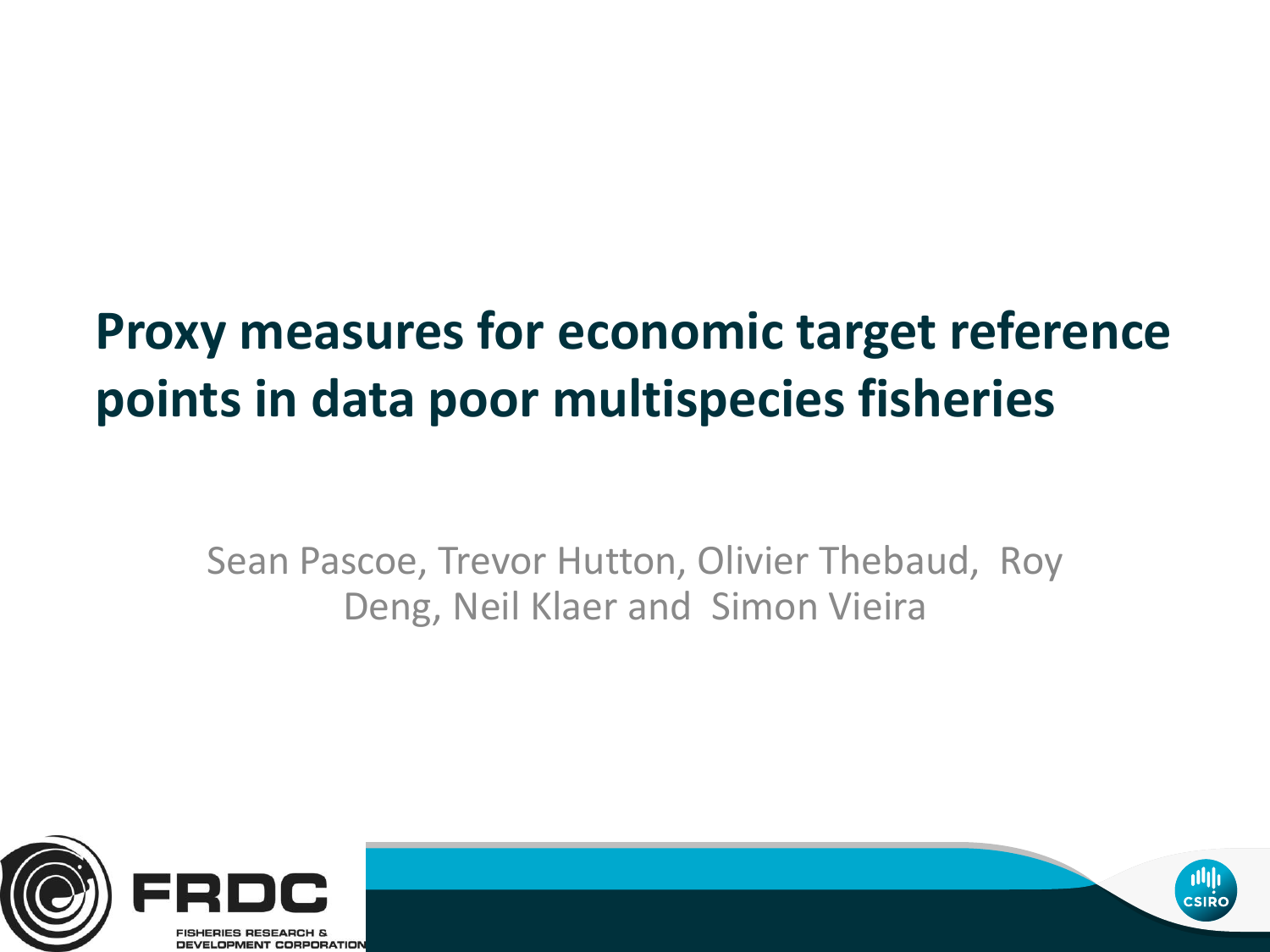## **Outline**

- Policy background
	- Australian Commonwealth Fisheries Harvest Strategy and Policy
	- Data poor fisheries (more common that you would think)
- The theory
- Developing "rules of thumb"
	- Use of generic bioeconomic models
- How good are the "rules of thumb"
- Conclusions

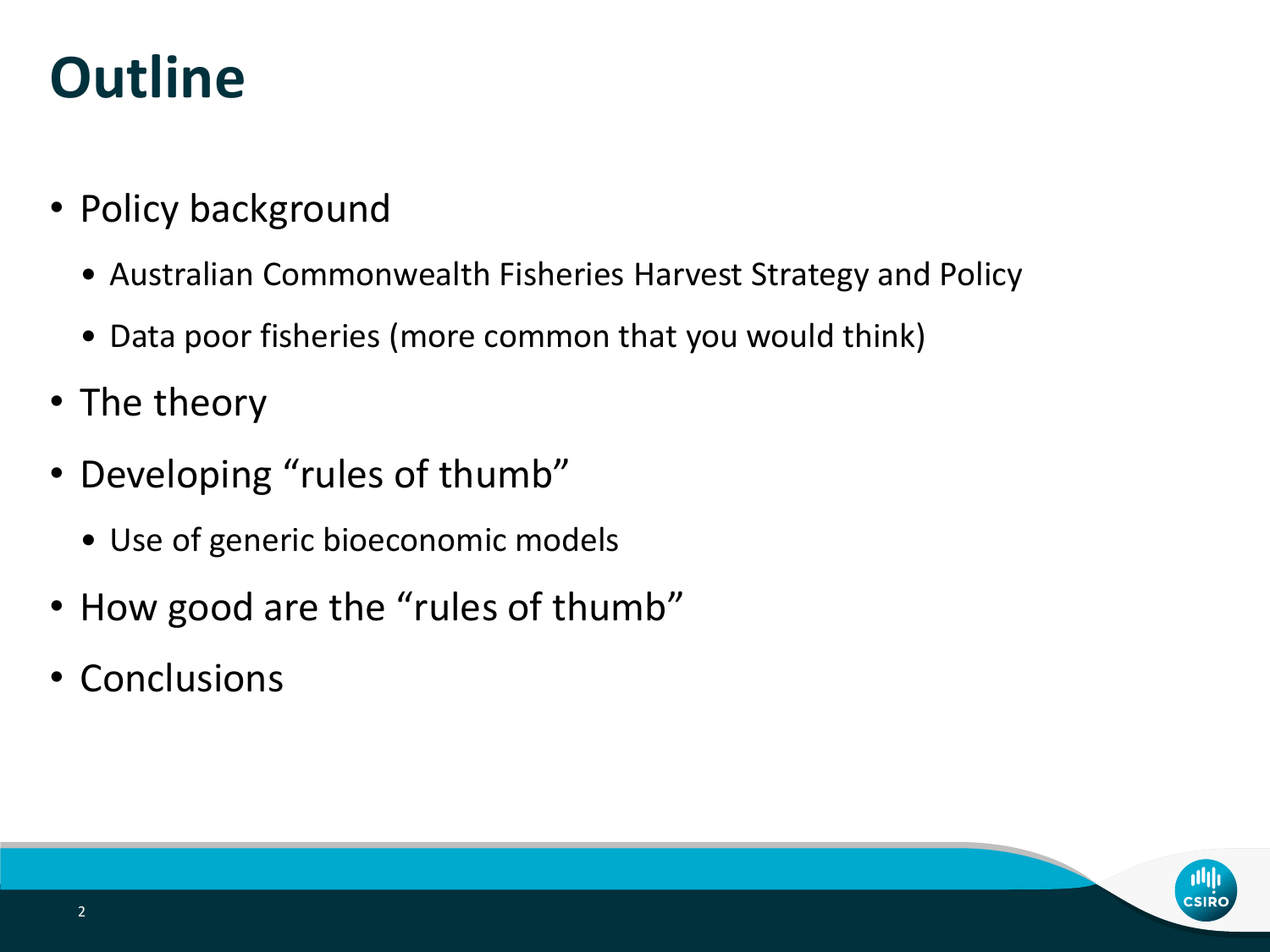## **Policy background**

- Objective of maximise net economic returns from the fishery
- Policy requires each managed species to have an economic target reference point i.e.  $B_{MFC}$
- Relatively easy to determine MEY for single species fisheries
	- More complicated for multispecies fisheries
	- Requires comprehensive bioeconomic model
- Stocks of many "less important" species are not regularly assessed
	- Development of bioeconomic models not possible without the biology
	- Not able to identify/estimate  $B_{M FY}$
- Default in the Commonwealth Harvest Strategy and Policy is:

$$
B_{M EY} = 1.2 B_{M SY}
$$

• Aim of this study is to see if we could do better.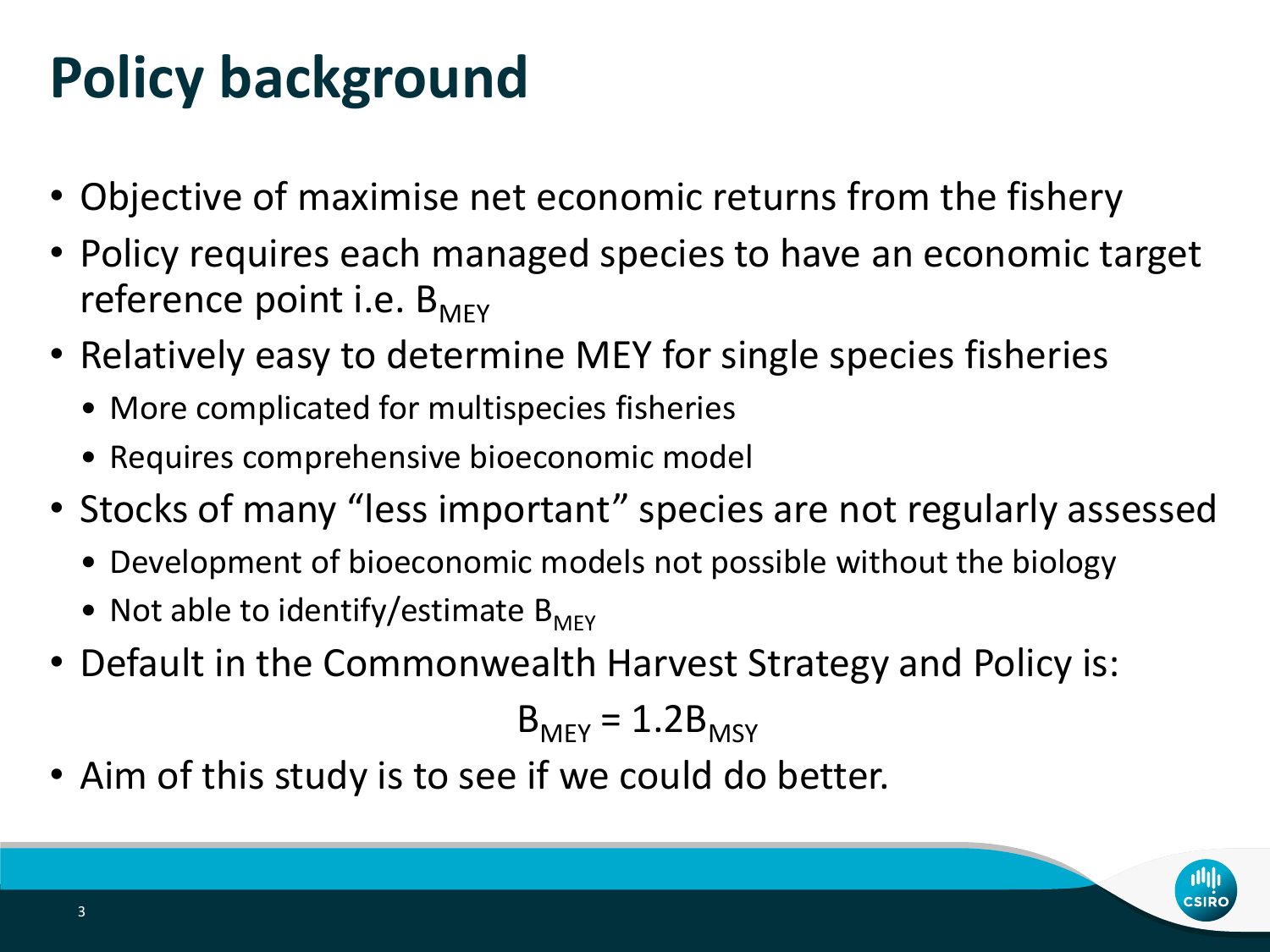# **The theory … and reality**

- Maximising economic profits in a multispecies fishery may result in
	- Some species being well above BMSY
	- Some species being well below BMSY
	- Some species being around BMSY
	- Some species becoming extinct
- A set of single species based  $B_{M FY}$ TRF would not be feasible
- Without a "real" bioeconomic model of the fishery, need some other way to derive estimates of where we want to be for each species

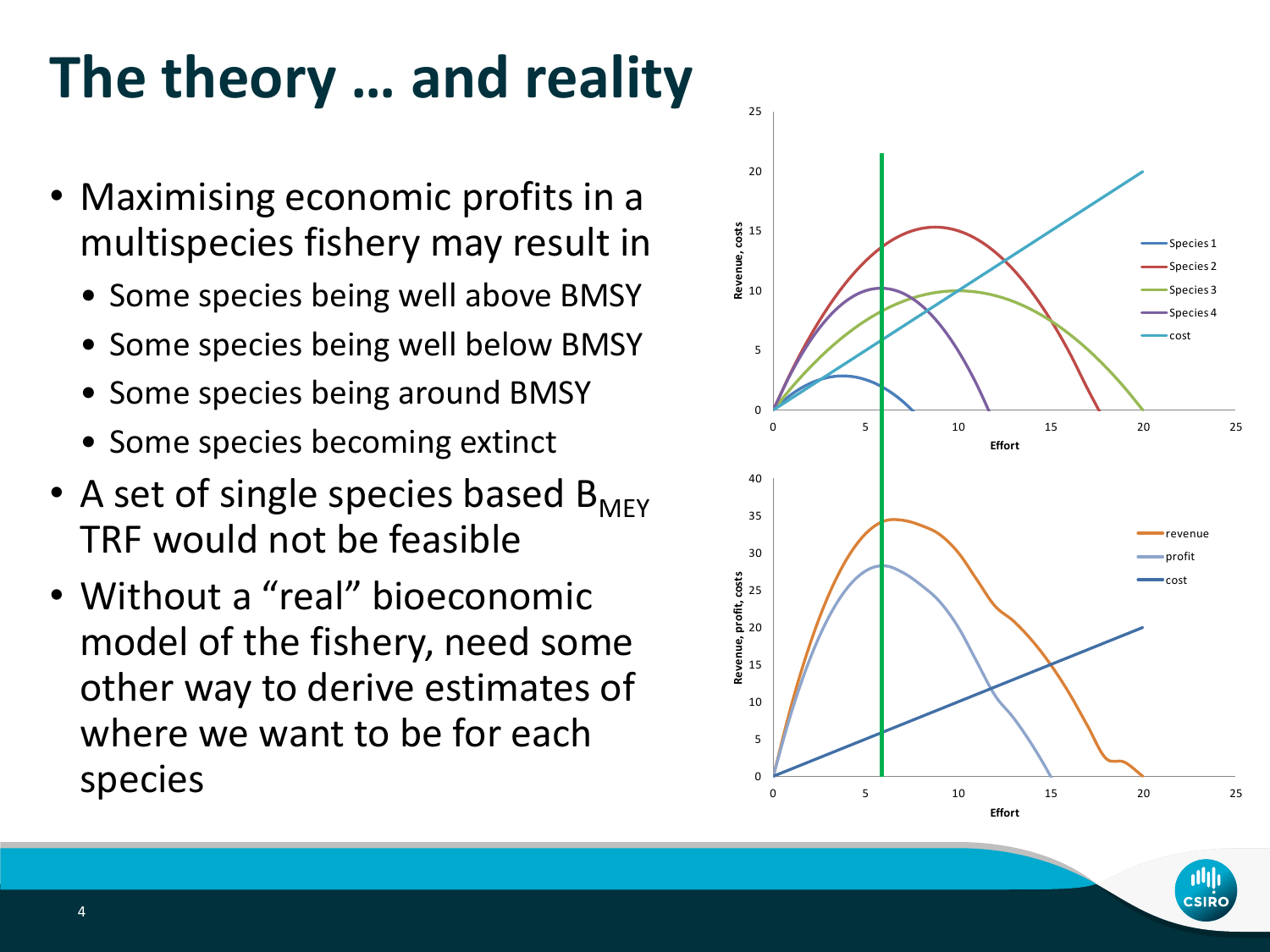#### **Development of a "generic" bioeconomic model**

- Two underlying biological models (surplus production)
	- Schaefer and Fox
	- Joint production (only one fishing effort)
	- Objective function: maximise total economic profits in the fishery
- Randomly varied
	- Number of species: 2 to 20
	- Prices and cost per unit effort (based on South East fishery as a base for orders of magnitude)
	- q, k and r (again, based around parameters for South East fishery)
		- Dropped "unrealistic" combinations



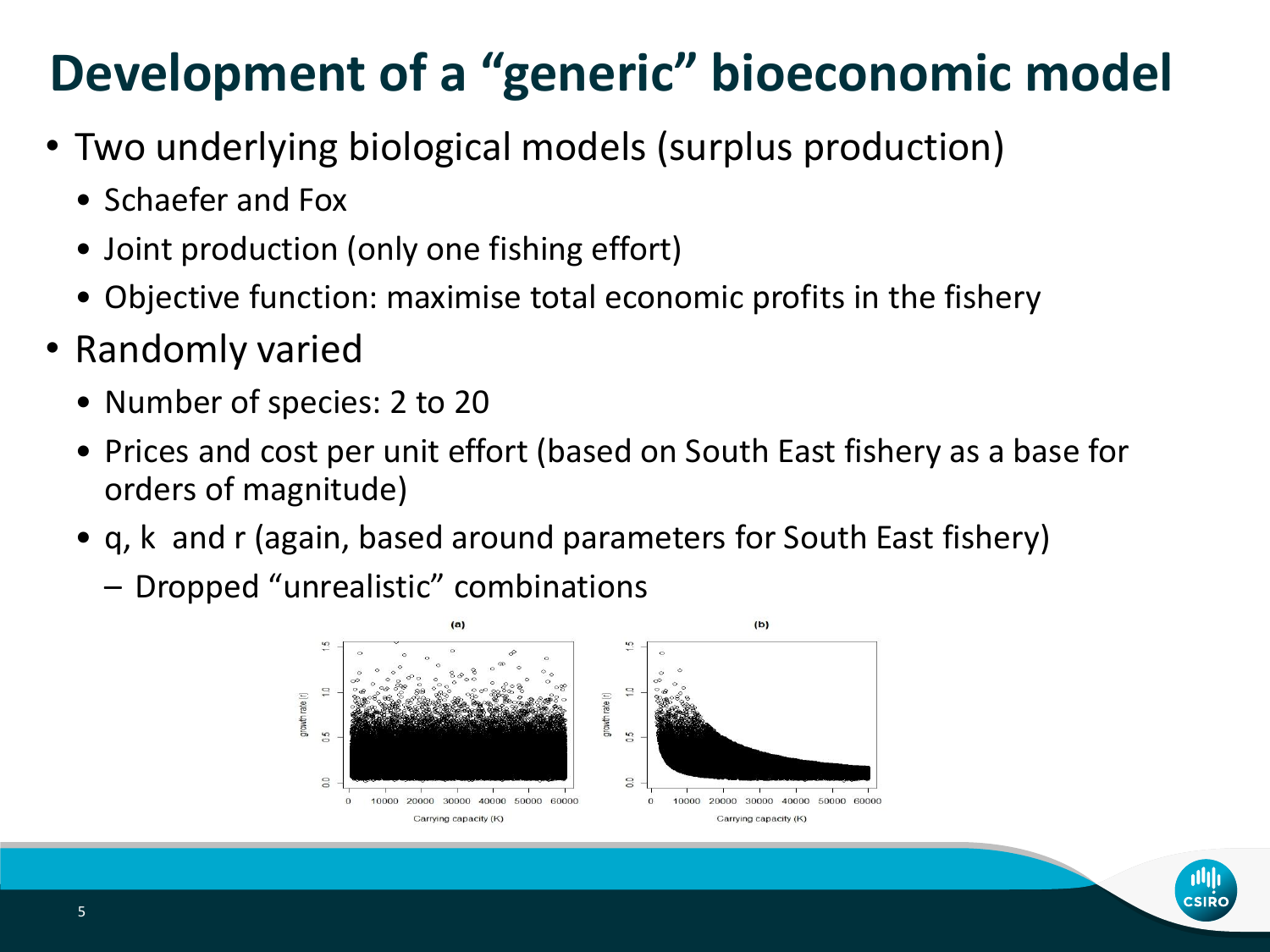### **Stochastic simulations**

- Ran the models 20,000 times
	- Estimated the ratio  $B_{M E Y}/B_{M S Y}$  for each species
- Default proxy generally low
	- wide dispersion
	- Fairly invariant to number of species in the simulation



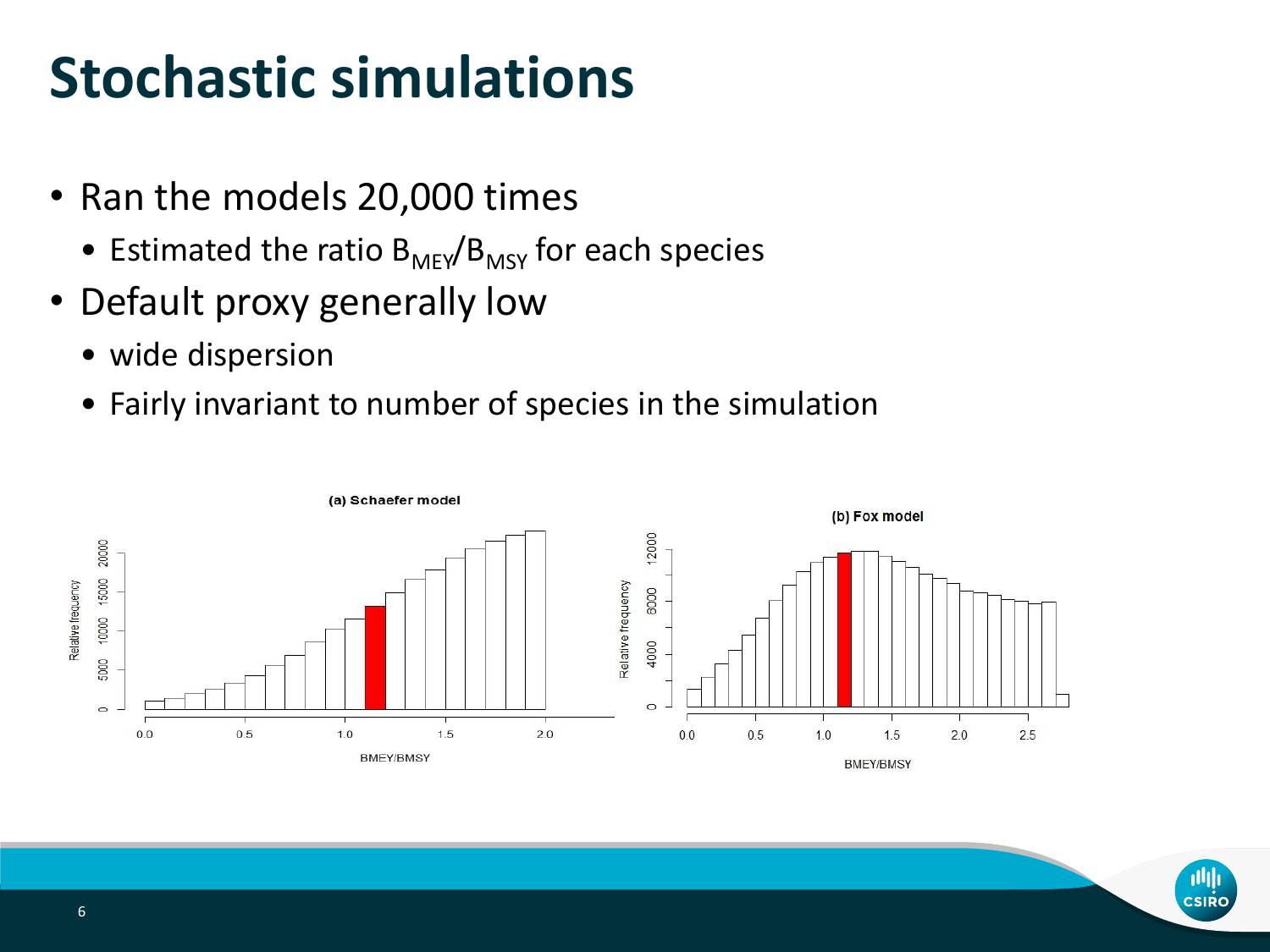# **Developing "rules of thumb"**

- Two approaches
	- Regression tree
	- Bayesian Network
- Initial regression model to identify key parameters

|                        |                         |           |            |            |     | Scaled      | Rank |
|------------------------|-------------------------|-----------|------------|------------|-----|-------------|------|
|                        |                         | Estimate  | Std. Error | t value    |     | <b>Beta</b> |      |
| Intercept              |                         | 1.823     | 0.004      | 446.740    | *** | 1.389       |      |
| Species characteristic |                         |           |            |            |     |             |      |
|                        | Revenue share           | 1.012     | 0.008      | 127.370    | *** | 0.098       | 3    |
|                        | p (price)               | $-0.022$  | 0.000      | $-60.720$  | *** | $-0.031$    | 5    |
|                        | r (growth rate)         | 1.658     | 0.005      | 341.610    | *** | 0.184       | 2    |
| ٠                      | g (catchability)        | $-25.010$ | 0.035      | $-720.200$ | *** | $-0.359$    | 1    |
|                        | K (unexploited biomass) | 0.000     | 0.000      | $-105.810$ | *** | $-0.065$    | 4    |
| Fishery characteristic |                         |           |            |            |     |             |      |
|                        | c (cost)                | 0.000     | 0.000      | 39.770     | *** | 0.018       | 6    |
|                        | <b>Distance</b>         | $-0.189$  | 0.006      | $-32.640$  | *** | $-0.016$    | 7    |
| <b>Diagnostics</b>     |                         |           |            |            |     |             |      |
| ٠                      | N.Obs                   | 227,181   |            |            |     |             |      |
|                        | $\bar{R}^2$             | 0.767     |            |            |     |             |      |

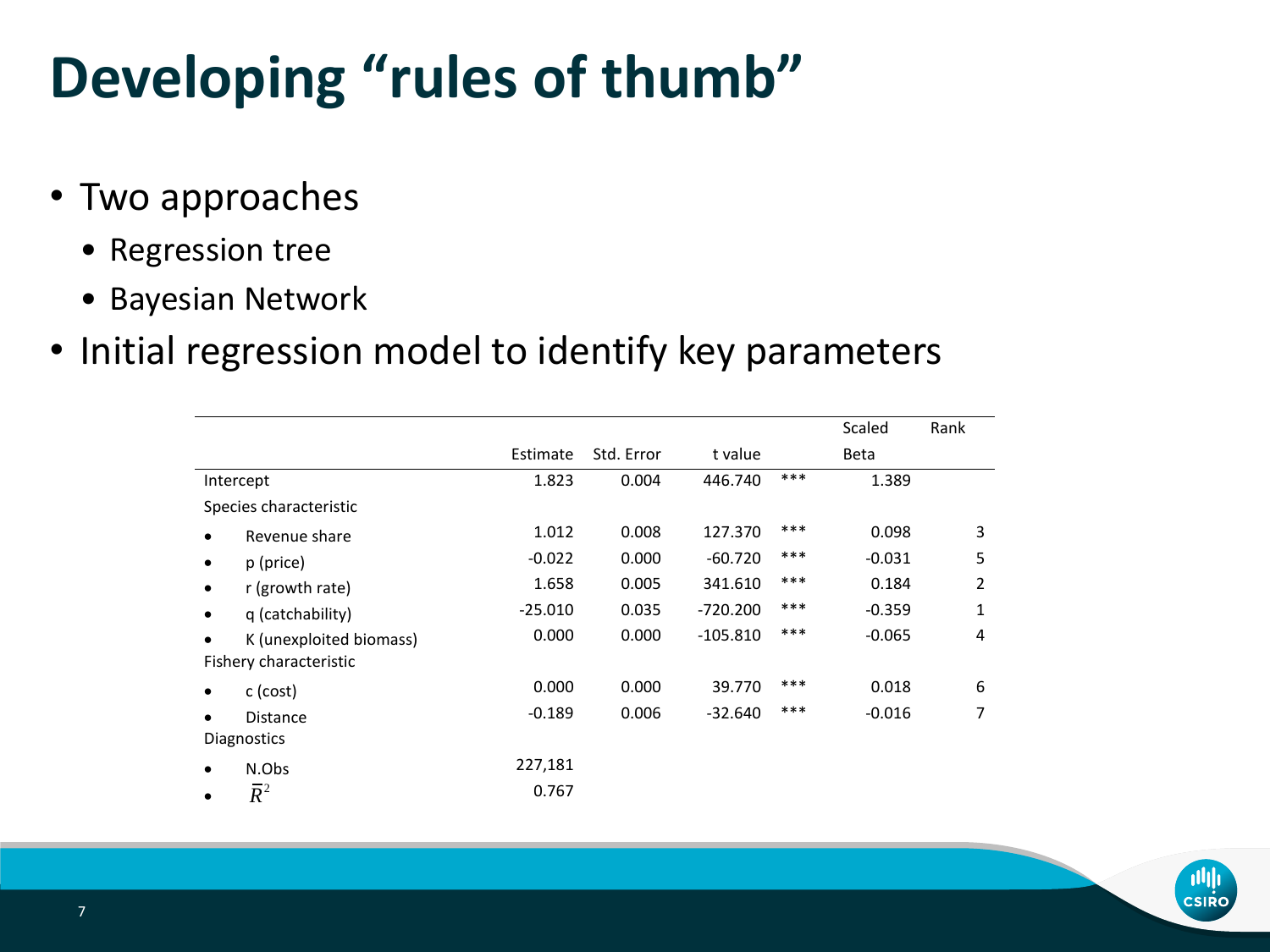## **Regression tree**

- Split by revenue share
	- $\bullet$  <5%
	- 5-10%
	- 10-20%
	- $\bullet$  >20%
- Key determinants
	- Relative catchability (q)
	- Relative growth (r)

 $glevel < 3.5$ ıο,  $gleve| < 2.5$  $r$ level  $< 3.5$ ≓ Optimal ratio  $\frac{0}{1}$ rlevel < 2.5 rlevel < 2.5 rlevel < 2.5 rlevel < 4.5  $\overline{0}$  $\overline{0}$ . 1.50 1.60 1.20 1.50 0.96 1.10 1.20 1.40

 $glevel < 2.5$ 

 $rlevel < 1.5$  qlevel < 3.5

1.30 1.70 0.97

 $rlevel < 2.5$ 

 $rlevel < 1.5$  glevel < 4.5

0.38 0.71 1.40 1.00

 $rlevel < 4.5$ 

1.60

 $q$ level < 1.5

1.90

Optimal ratio 0.5  $\overline{0}$ 0.4 0.7 1 1.3 1.4 1.6 1.7 1.9 Tree outcome >20% or total revenue 2.0

Tree outcome

 $1.4$ 

1.5



<5% or total revenue



 $2.0$ 

 $\ddot{5}$ 

 $1.0$ 



1.6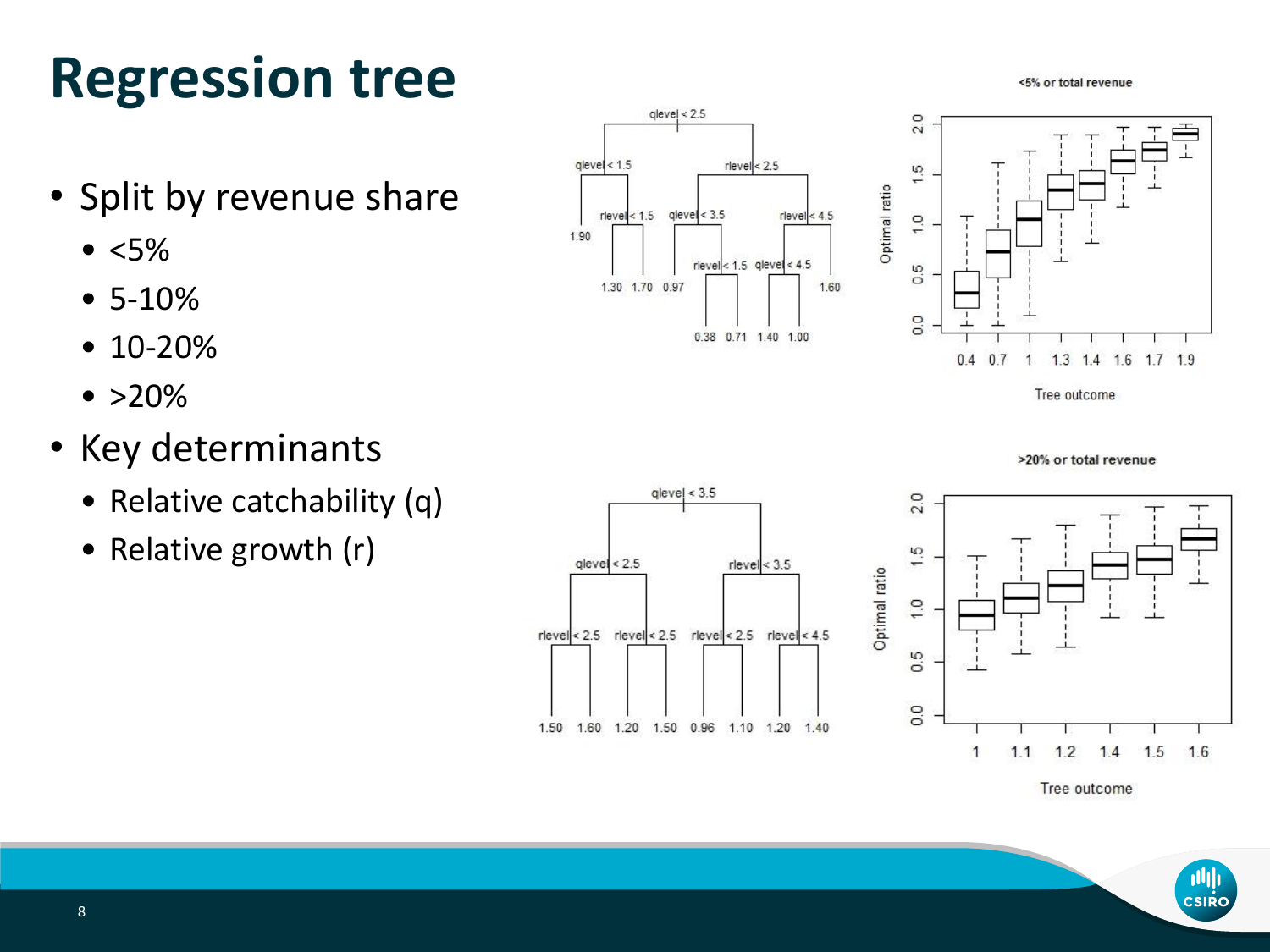# **Performance**

- Applied only to the "main" species
- Similar distribution to optimal "real" distribution
- Default proxy (1.2BMSY) performs reasonably well also, but some big losses

48-05 Relative frequency 28-DS  $\mathbf{B}$ +00  $-1e+05$  $-5e + 04$  $5e + 04$  $0e + 00$  $1e + 05$ Profit Applying the 1.2BMSY target to main species  $40 - 15$ Relative frequency 28-DS De+00  $-1e + 05$  $-5e+04$  $0e + 00$  $5e + 04$  $1e + 05$ Profit Applying the regression tree-based BMEY/BMSY target to main species 48-05 Relative freque rcy  $28-45$ 00+00  $-1e+05$  $-5e + 04$  $0e + 00$  $5e + 04$  $1e + 05$ 

Profit

Profits at fishery wide MEY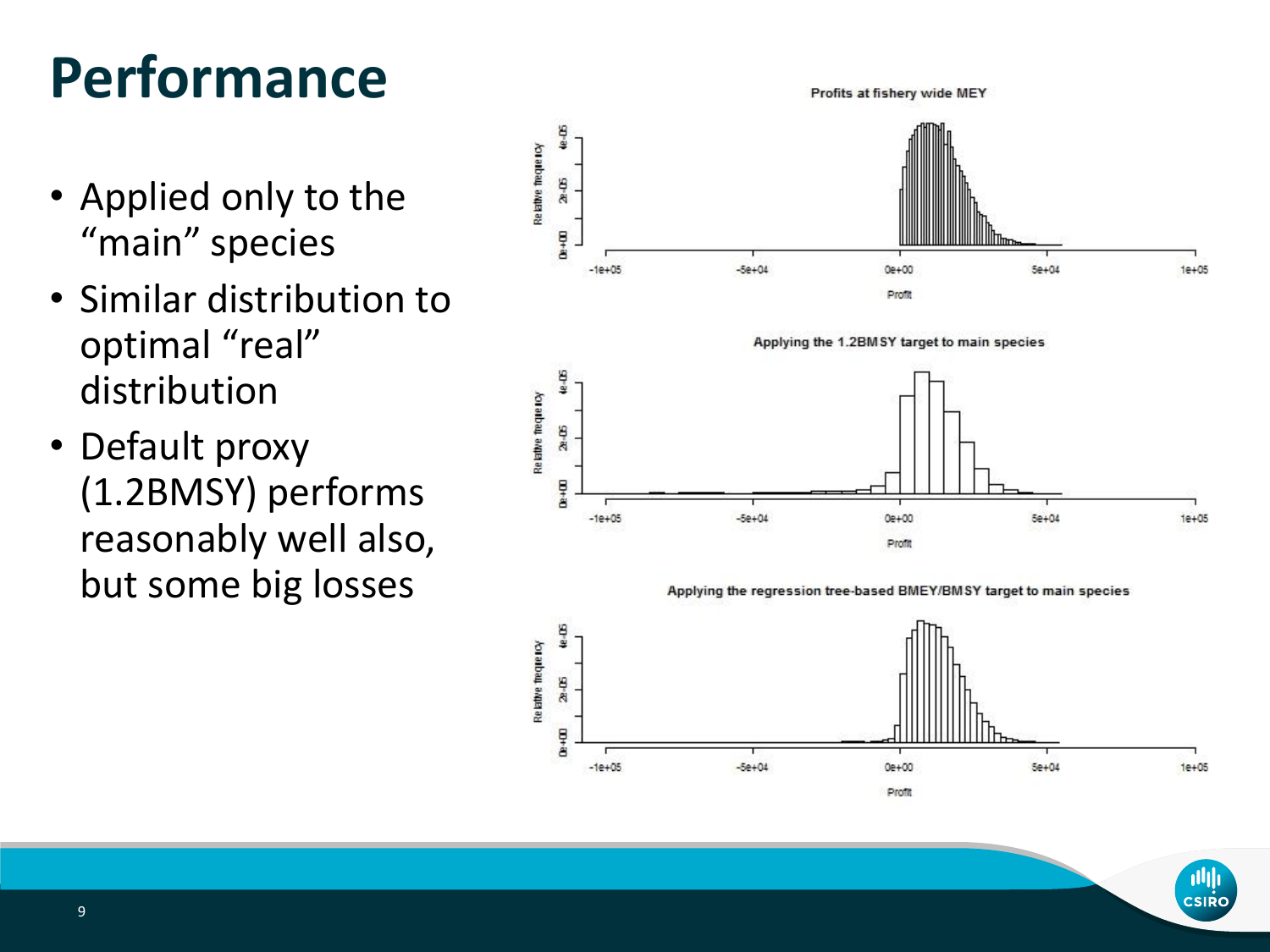## **Bayesian Network**

• BN relationships derived from the model output



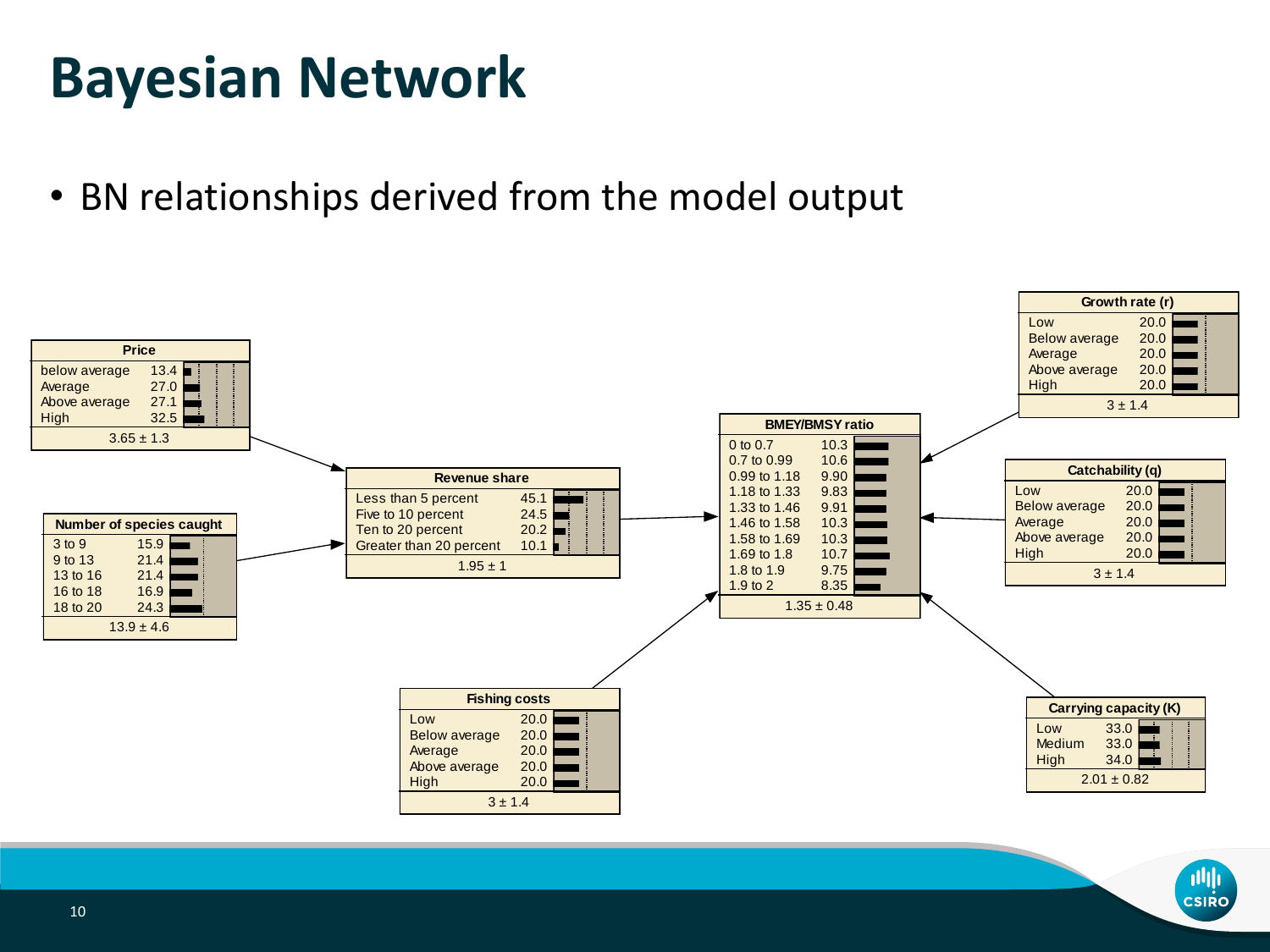## **Comparison model**

- Bioeconomic model of the south east trawl fishery
	- 6 metiers (4 otter trawl, 2 Danish seine)
	- 13 species
	- Fox equilibrium model and dynamic model (100 years)



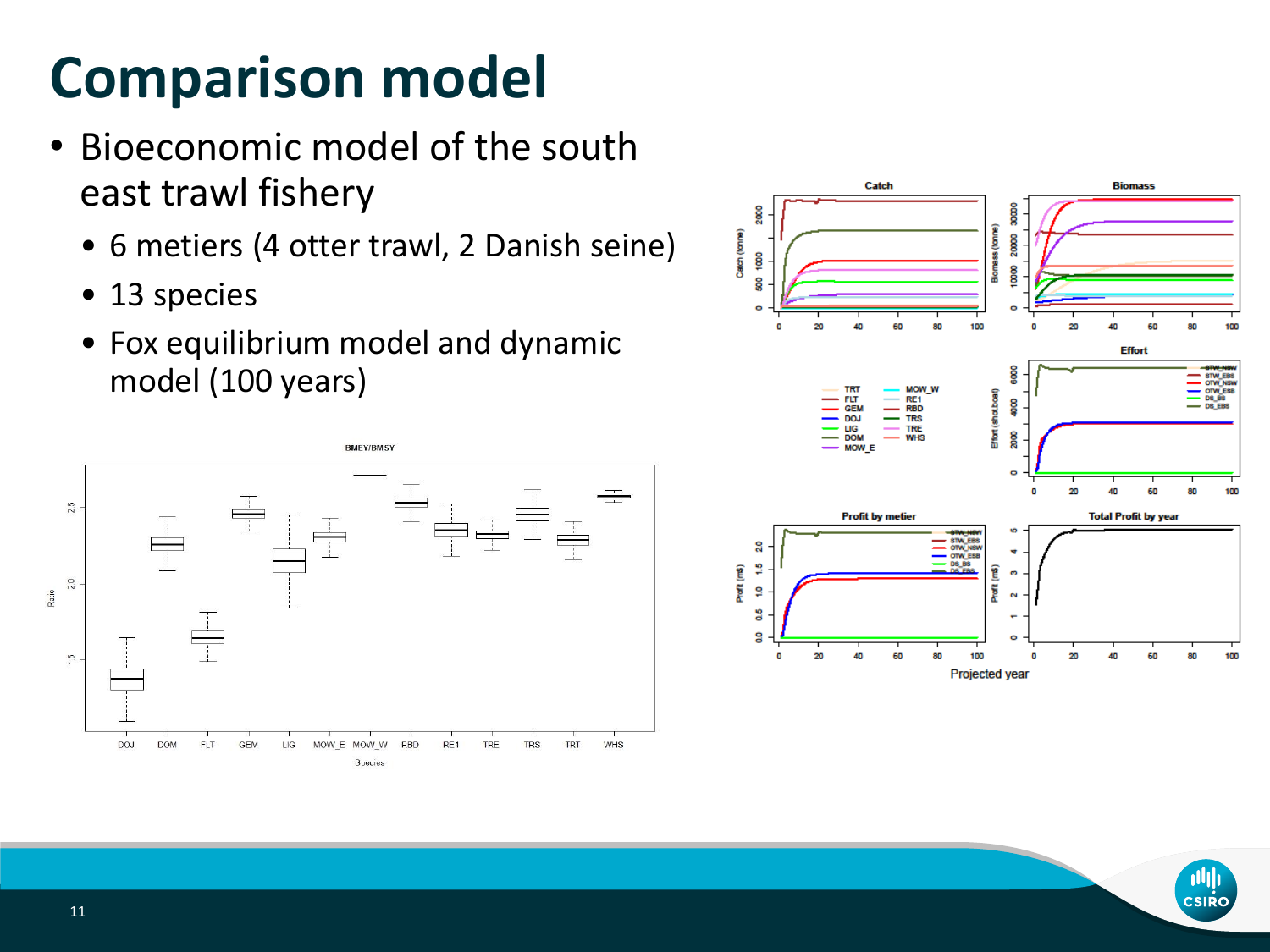# **Static vs dynamic MEY**

#### Very little difference

- 5% discount rate
- Flathead >20% of revenue



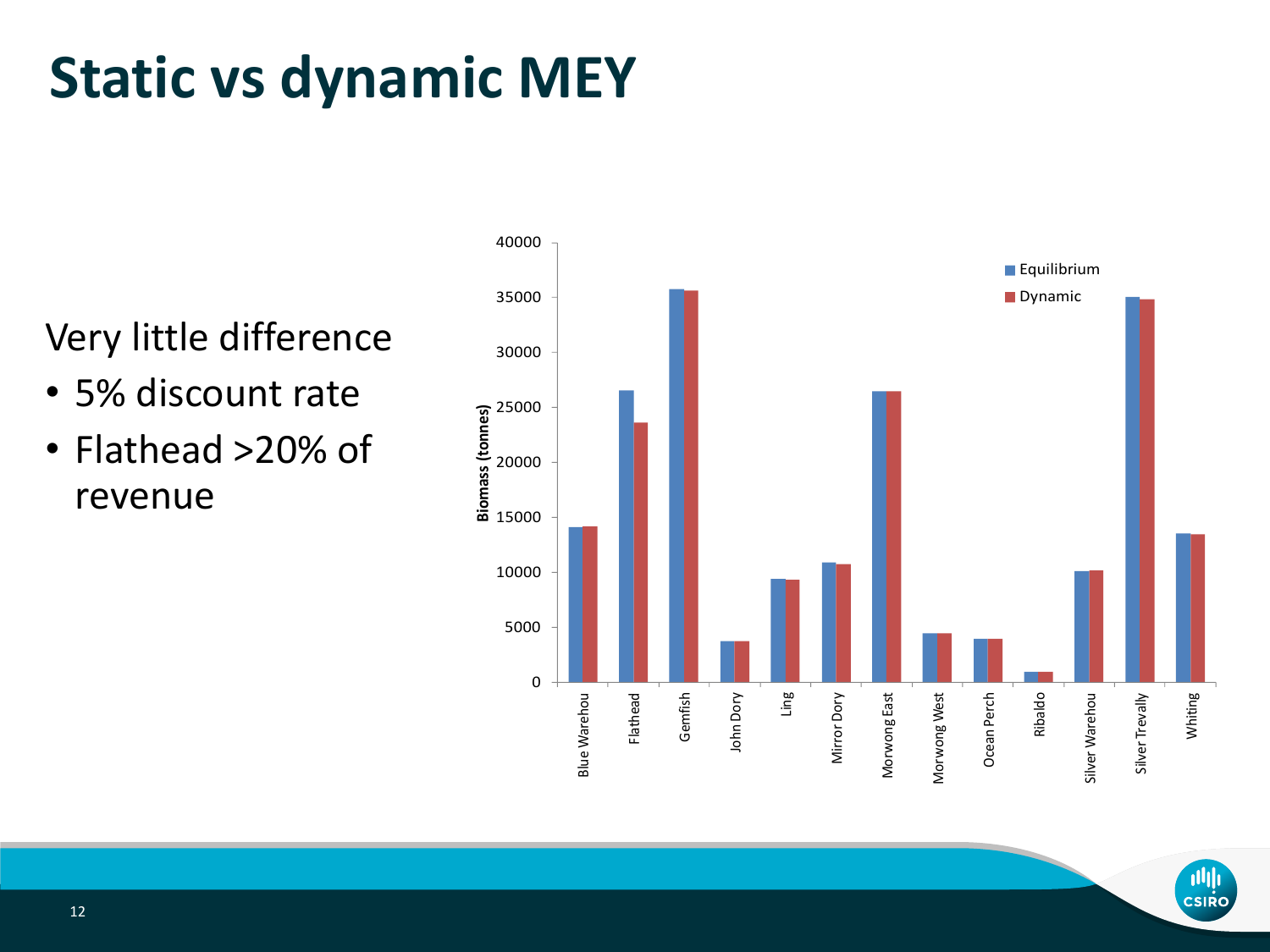## **Comparison of results**



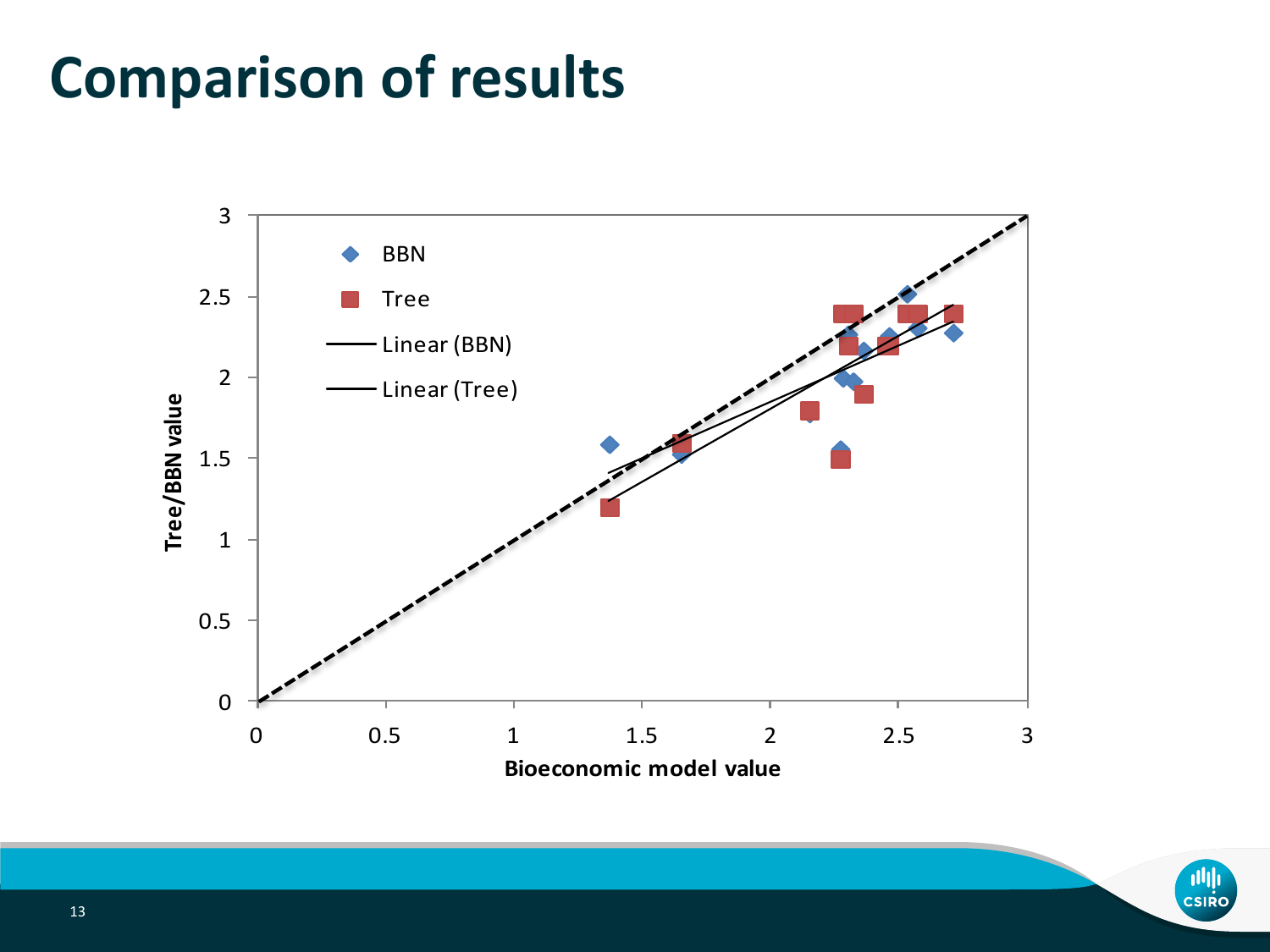## **Imposing the targets on the fishery**

 $-50$ 

 $-100$ 

50

Divergence (%)

100

150

- Goal programming model
	- Objective to minimise the total divergence from
		- the individuals TRP weighted by revenue share and overall 60% weight
		- The optimal average fishery profits 40% weight
- Average TRPs from bioeconomic model
- Compared final stock status with optimal status
	- 1000 runs



O

 $-100$ 

50

Divergence (%)

100

150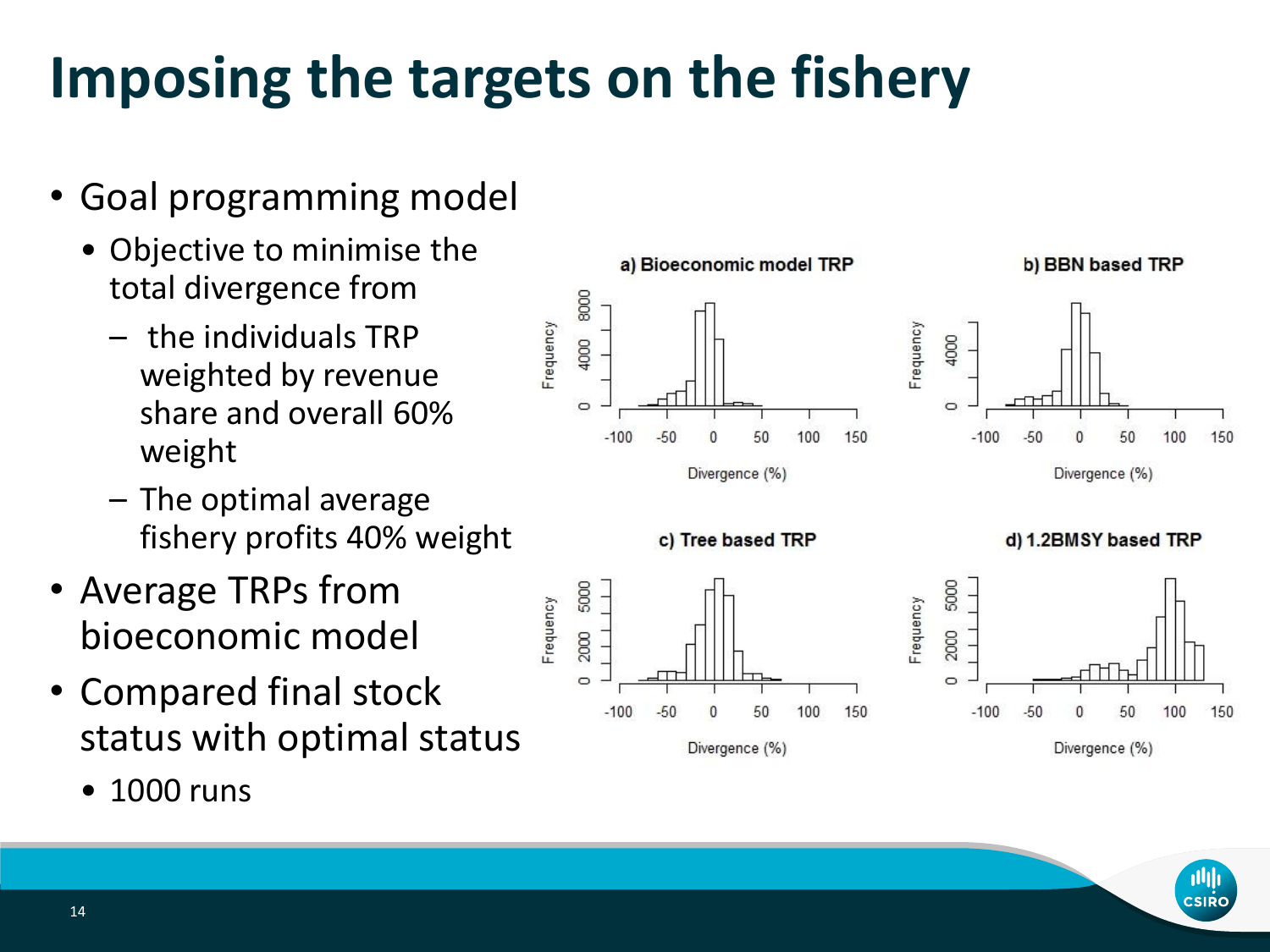## **Impact on fleet profits**

- Rules of thumb generally performed as well as a "proper" bioeconomic model
- Default proxy appears to perform better, but artefact that it essentially abandoned attempting to achieve the set of TRPs imposed (which were unachievable) and just maximised the profit component